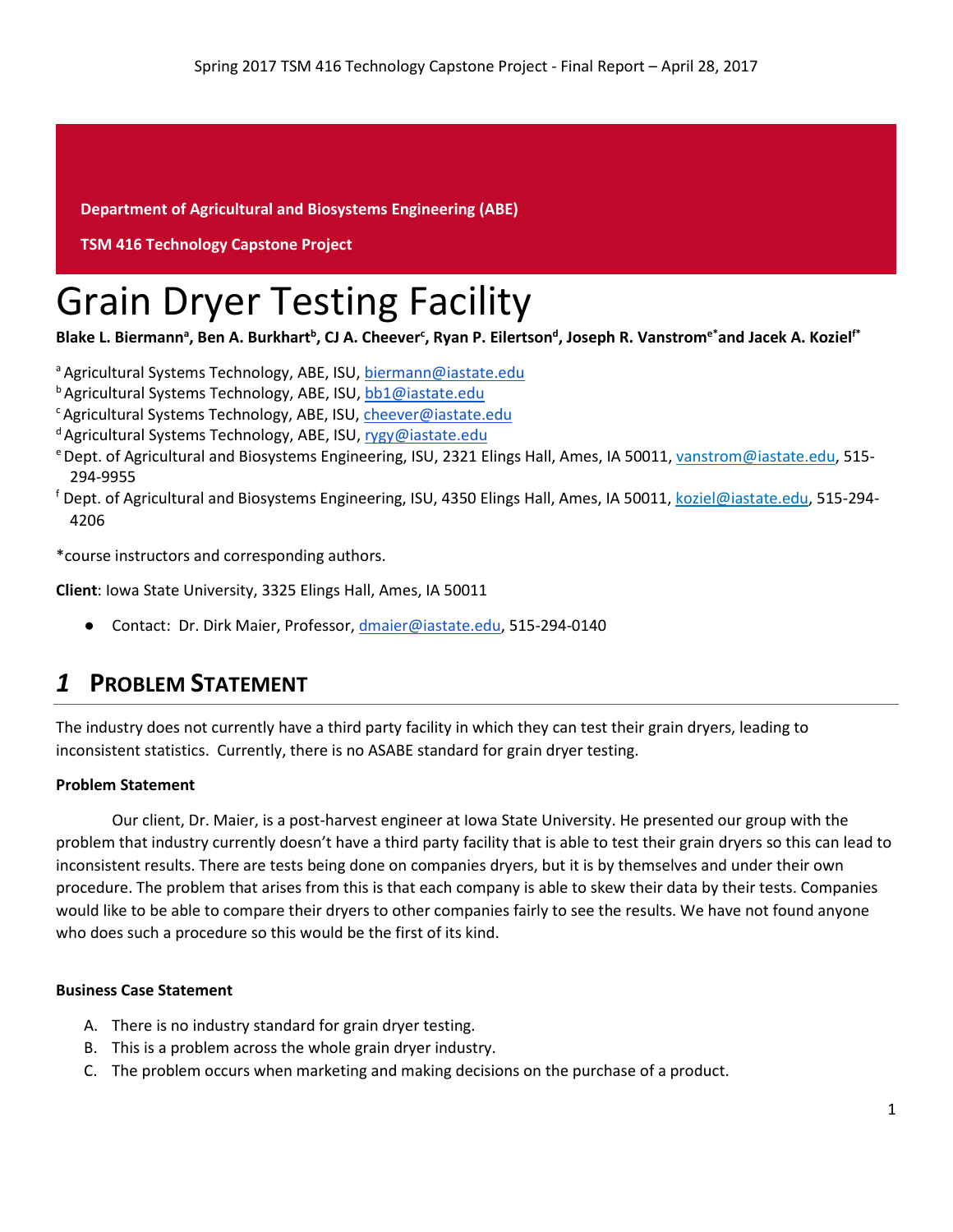- D. By solving this issue it benefits the farmer in that they will be comparing apples to apples. It benefits manufacturers in that they can provide reliable side by side comparison data.
- E. Farmers care about this because they stake money in the situation. The industry cares as they can then back the information they provide to the customers.

# *2* **GOAL STATEMENT**

- A. The root cause of the problem is that no one has defined a standard procedure in which all companies must use.
- B. A standard will be in place for use by all manufacturers of horizontal grain dryers. The layout and equipment required for testing will be determined.
- C.
- o Ambient air temperature, humidity, wind speed and direction, electrical usage, fuel consumption and incoming and outgoing grain quality and moisture will be recorded during tests of dryers.
- o Test results and testing procedures will standardize how manufacturers communicate the capabilities of their dryers.
- o Standardized testing of dryers will allow consumers to make a more accurate comparison between products from different manufacturers.
- o Test facility design and test procedures will aid in the creation of a grain dryer testing facility.
- **Main Objective(s) and Specific Objectives** 
	- o **The main objective is to design a facility to test horizontal grain dryers. Specific objectives include***:*
	- o (1) Design the layout for a testing facility in which these parameters of a grain dryer can be consistently tested:
		- Moisture removal
		- Electric energy usage
		- Gas energy usage
		- Grain quality
		- Capacity
	- o (2) Develop an industry standard for testing horizontal continuous flow grain dryers.
- **Rationale**
	- o Industry standard developed for possible use in industry.
	- o Effective comparison of horizontal grain dryers.

# *3* **PROJECT PLAN/OUTLINE**

#### **A. Methods/Approach**

- **Reference Material(s)**
	- Sukup, Brock, and GSI sales brochures
	- *Managing Grain After Harvest* textbook written by Dr. Carl Bern, Dr. Charles Hurburgh, and Dr. Thomas Brumm
	- *Grain Drying Systems* research article written by Dr. Dirk Maier
	- USDA Grain Standards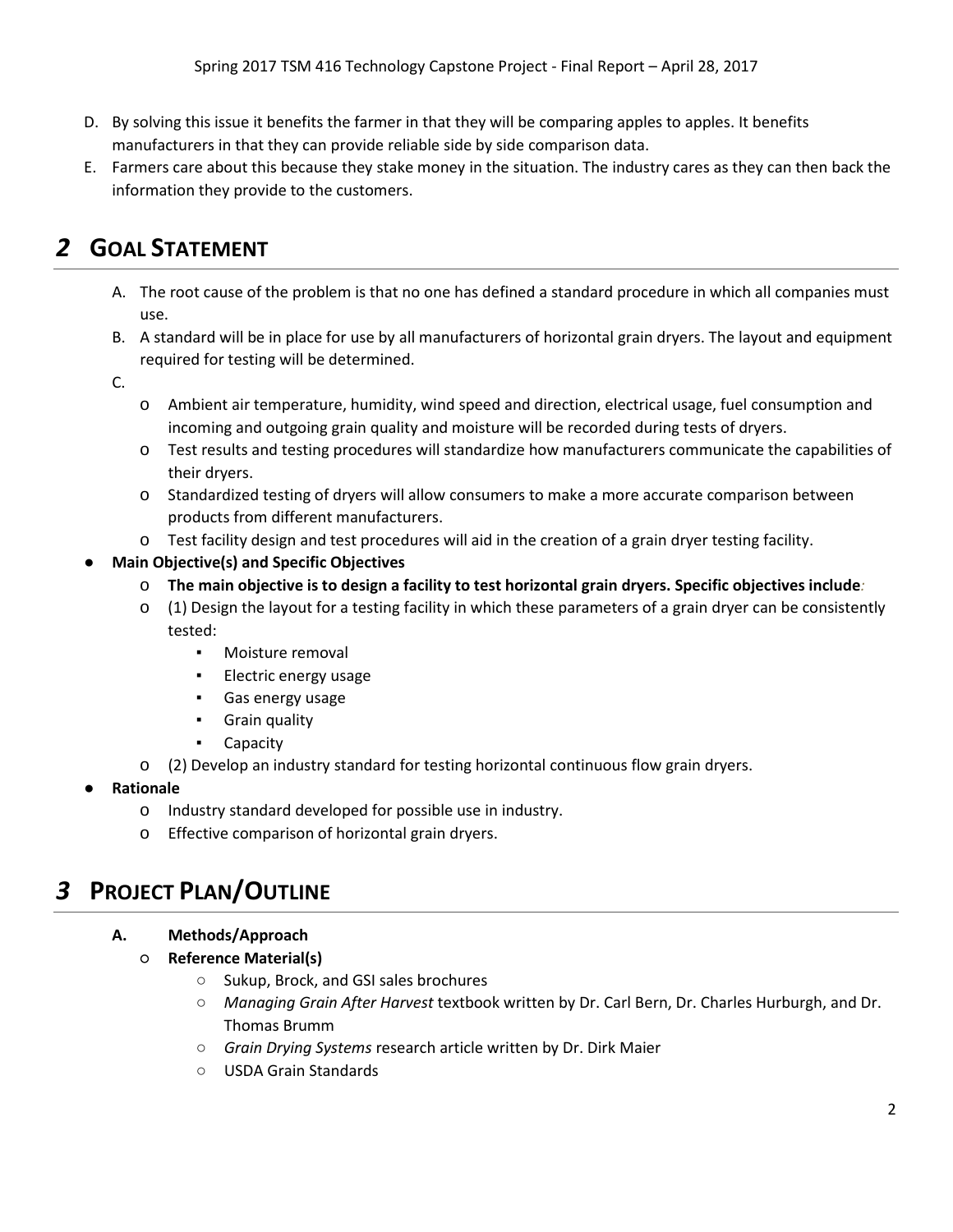○ ISO 11520-1 manual

#### ○ **Data collection**:

- $\circ$  Contacted dryer manufacturing companies to gather information about how they test their dryers. Asked about what dryers they would be willing to bring to the facility to test and the specs of these dryers.
- Worked closely with Dr. Maier and other grain quality experts.
- Utilized textbooks, journal articles, and other fact-based references/resources.
- **Skills**:
	- Methods in which manufacturers currently test their horizontal grain dryers
	- Theoretical equations to base efficiencies off of.
	- Classes that we have taken or will be taking that aided in the process of this project are: TSM 363, TSM 116, TSM 216, TSM 210, and TSM 465
- **Solutions**: Our team developed proposed solutions by conducting research about grain dryer testing and working closely with our client to understand their needs and expectations.
	- We measured which solution or parts of the proposed solutions are better based on price, size, and client needs.
	- We kept cost and size restrictions in mind to evaluate which solutions and parts of solutions were better.
	- All proposed solutions are consistent with objectives and the scope.
	- All proposed solutions will meet client expectations.
- **Organization:** Our team met with our representative every 3-4 weeks in person or via email and Skype. Our client was out of the country often for work so we also worked closely with Sam Cook and our faculty mentor Dr. Brumm.
	- We distributed work evenly among team members and assigned tasks best related to each individual's strengths.
	- Major milestones included completing the CAD drawing of our design, developing a Standard Operating Procedure for the test facility, and developing a list of parts with their approximate cost.
	- We responded to setbacks by discussing with the team and our sponsor the best way to continue moving the project forward in the best possible way.

#### **B. Results/Deliverables and Timeline**

- Developed a list of equipment options and advised equipment to be used in the facility.
- Designed a layout for the facility that incorporated all of the needed features for testing.
- Created a standard to be followed during testing of the grain dryers.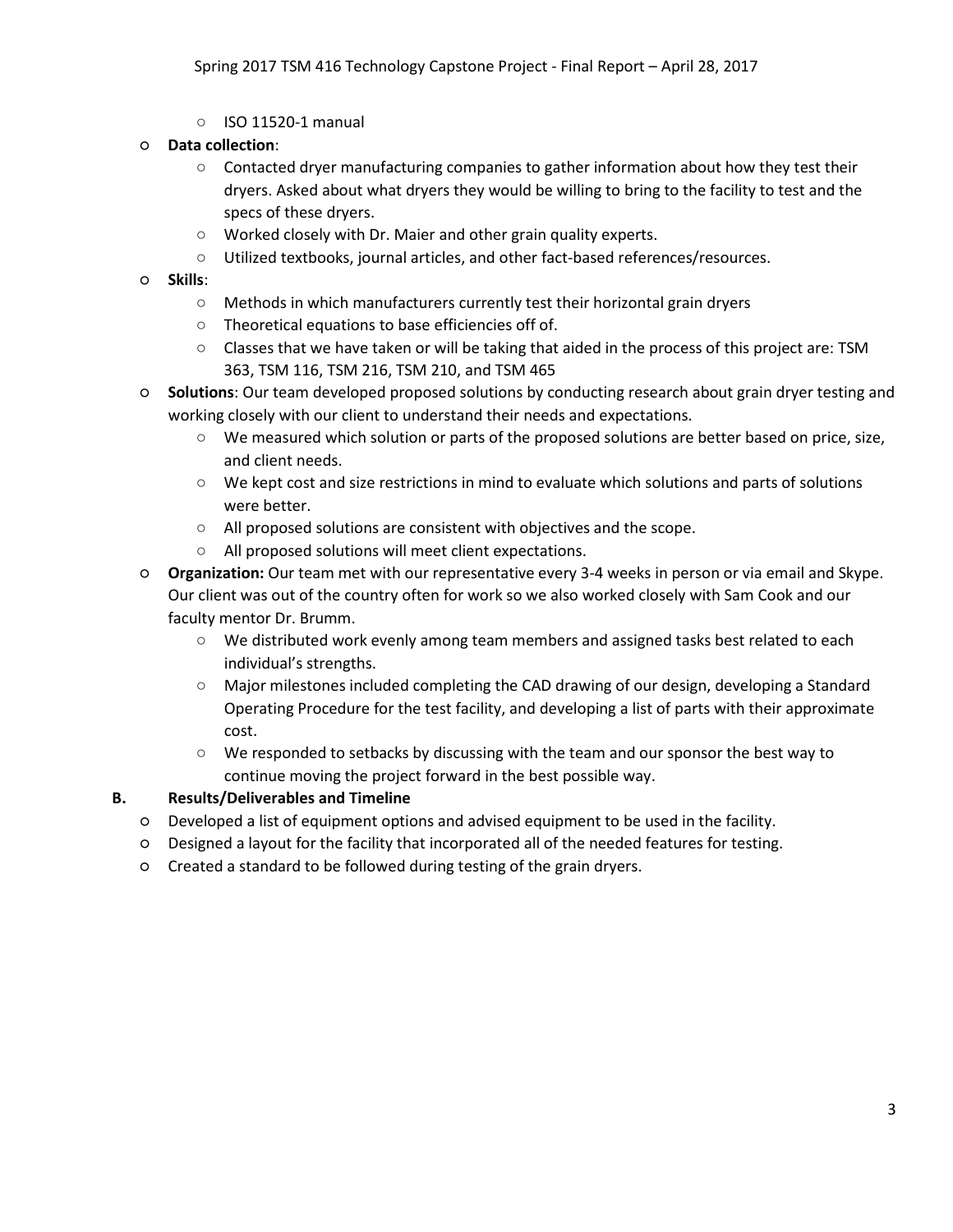|                      | <b>Major Project Milestones</b>            | 921<br>Week | $\frac{8}{3}$<br><b>Neek</b> | 2/13<br>Week: | Week 2/20<br>Week 2/27 | $\vert \mathbf{g} \vert$<br>Week: | 3/13<br>Week: | Week 3/20 | Week 3/27<br>Week 4/3 | $\frac{1}{4}$<br>Week. | Neek 4/17 | 4/24<br>Week |
|----------------------|--------------------------------------------|-------------|------------------------------|---------------|------------------------|-----------------------------------|---------------|-----------|-----------------------|------------------------|-----------|--------------|
|                      | Create a list of grain conveyance methods  |             |                              |               |                        |                                   |               |           |                       |                        |           |              |
|                      | Rank testing variables                     |             |                              |               |                        |                                   |               |           |                       |                        |           |              |
|                      | Create list of equipment options           |             |                              |               |                        |                                   |               |           |                       |                        |           |              |
| $\ddot{\bullet}$     | Sizing of bins                             |             |                              |               |                        |                                   |               |           |                       |                        |           |              |
| $\ddot{\phantom{1}}$ | Sizing of propane tank                     |             |                              |               |                        |                                   |               |           |                       |                        |           |              |
| $\bullet$            | Add content to poster                      |             |                              |               |                        |                                   |               |           |                       |                        |           |              |
|                      | Add content to report                      |             |                              |               |                        |                                   |               |           |                       |                        |           |              |
| $\frac{1}{\bullet}$  | Decide on grain conveyance method          |             |                              |               |                        |                                   |               |           |                       |                        |           |              |
| $\rightarrow$        | Finalize equipment options                 |             |                              |               |                        |                                   |               |           |                       |                        |           |              |
| $\rightarrow$        | Create parts list                          |             |                              |               |                        |                                   |               |           |                       |                        |           |              |
| $\rightarrow$        | Create price list                          |             |                              |               |                        |                                   |               |           |                       |                        |           |              |
| $\ddot{\phantom{1}}$ | Integrate devices into layout of facility  |             |                              |               |                        |                                   |               |           |                       |                        |           |              |
|                      | Have complete layout done                  |             |                              |               |                        |                                   |               |           |                       |                        |           |              |
| $\bullet$            | Verify layout design with client           |             |                              |               |                        |                                   |               |           |                       |                        |           |              |
|                      | Comb everything over for final deliverable |             |                              |               |                        |                                   |               |           |                       |                        |           |              |
|                      | Present project                            |             |                              |               |                        |                                   |               |           |                       |                        |           |              |

# *4* **BROADER OPPORTUNITY STATEMENT**

- A. The appeal of this project is the ability to obtain accurate side by side comparisons of horizontal grain dryers from different companies.
- B. This project could have an effect on improving industry safety and on environmental concerns in various ways.
- C. The test facility will be designed specifically for testing and comparing horizontal grain dryers and will most likely not impact other industries.
- D. The use of our solution is entirely within the industry of grain handling.
- E. This project could possibly create a focus in industry on efficiencies of other agricultural processes driving the creation of other test facilities and standards.
- F. By creating these standards and a facility in which a company's horizontal grain dryers can be fairly compared this may aid them in marketing as it will resolve any ambiguity in the process.

# *5* **PROJECT SCOPE**

- A. Designing a test facility for horizontal grain dryers and developing a test procedure.
- B. Building and operating the test facility as well as testing other non-horizontal types of dryers (tower, bin, etc.) would be outside of our team's boundaries.
- C. We are not testing tower grain dryers because they are not easily transportable for companies to bring to the proposed testing facility at Iowa State University.

# *6* **GRAPHICAL ABSTRACT**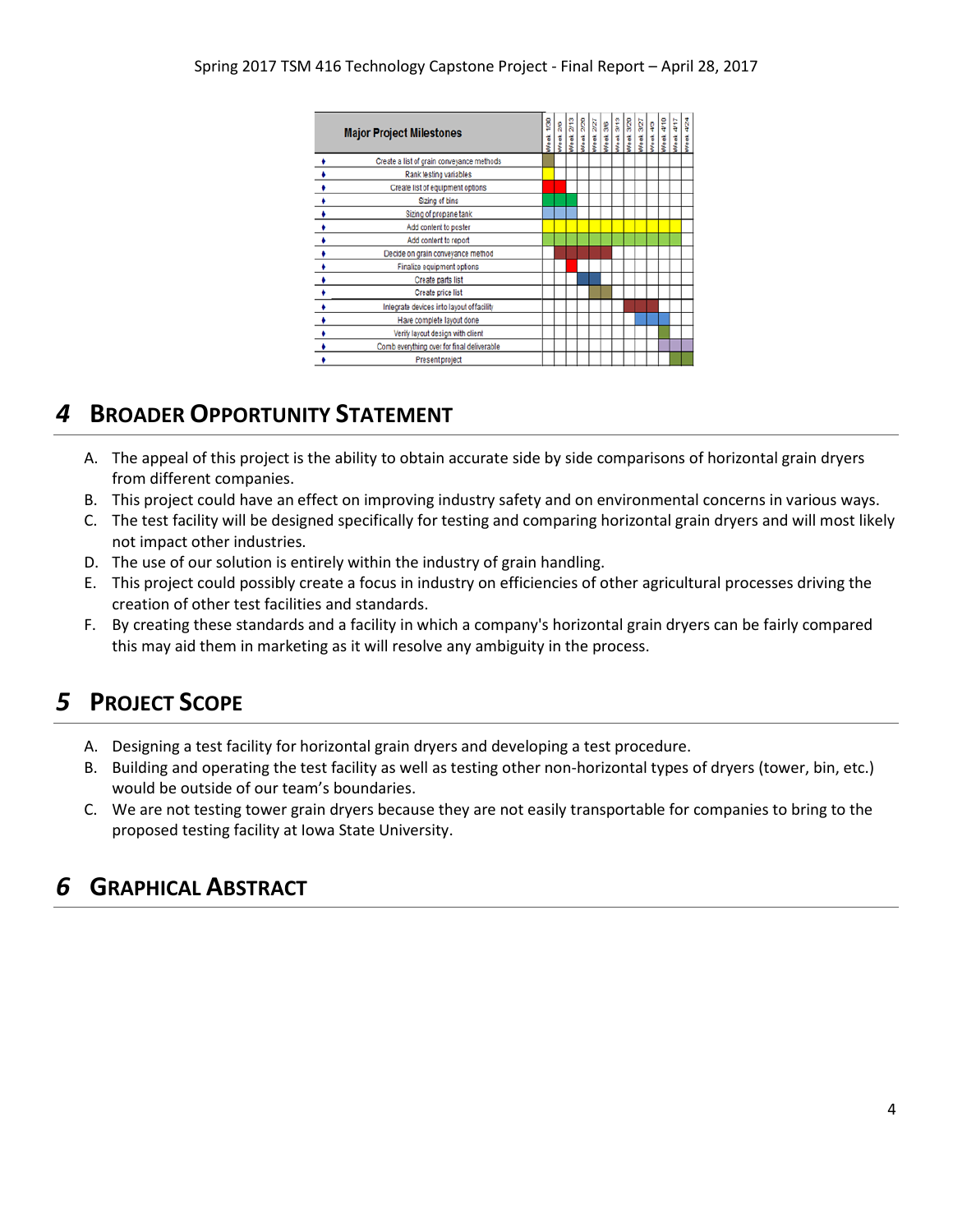

# *7* **APPENDICES**

### **Table of Contents**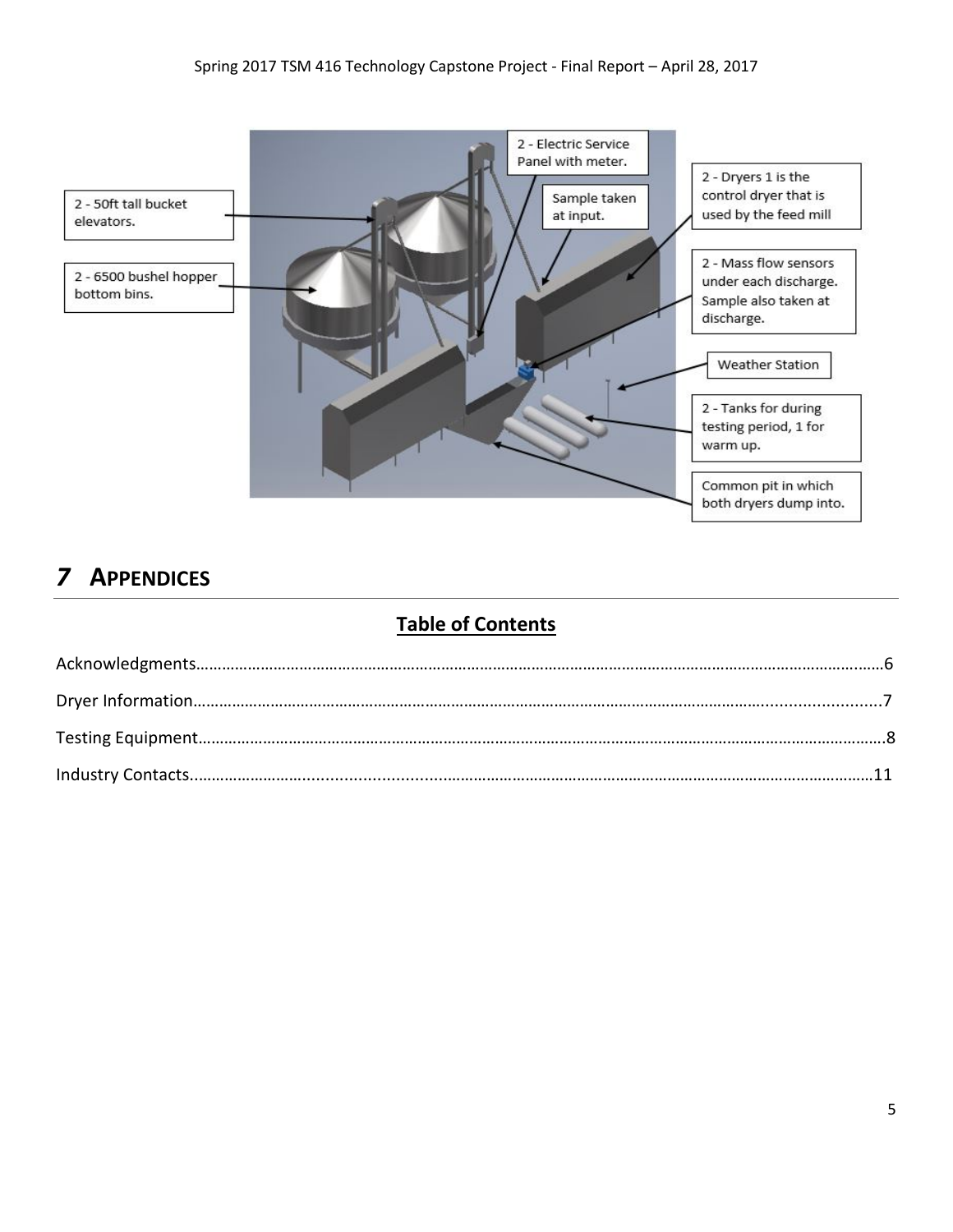### **Acknowledgements**

Dr. Dirk Maier – Project Client Dr. Tom Brumm – ABE Faculty Mentor Sam Cook – ABE Research Asst. to Dr. Maier John Haughery – ABE Lecturer Casey Heilskov – Sukup Manufacturing Gary Woodruff – GSI Grain Systems James Williams - Brock Grain Systems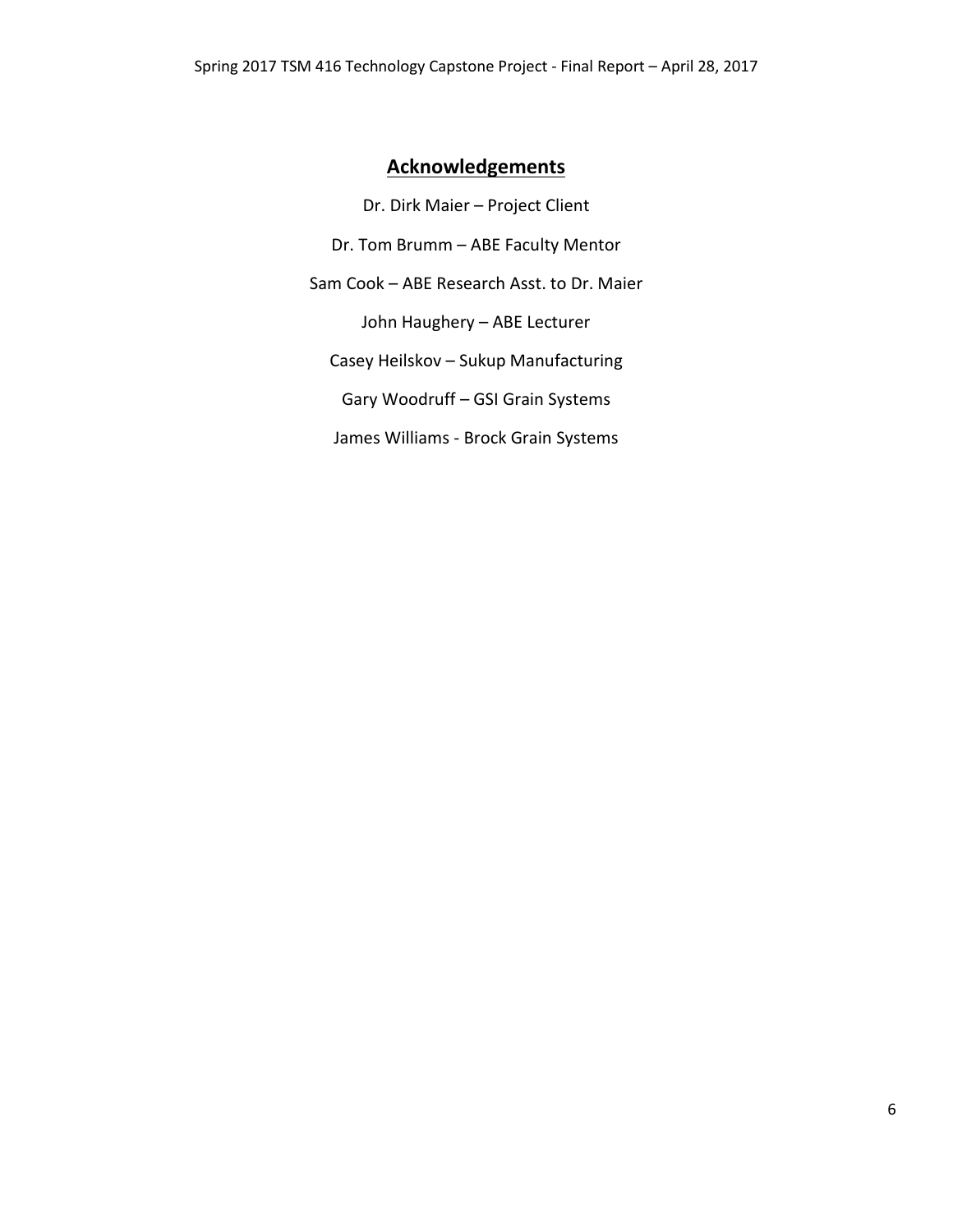### **Dryer Information**

From the companies that we contacted here are the models of dryers in which they said they would be willing to bring to such a testing facility: Sukup - T283, Brock - SQ40 Super B, GSI - 1200 H series. The dimensions of these dryers are:

- Sukup T283
	- $O L 37'3''$
	- W 7'11"
	- $O$  H  $14'7''$
- Brock SQ40 Super B
	- L 52'8"
	- $O$   $W 7'4''$
	- $O$  H  $14'2''$
- GSI 1200 H Series
	- $O L 35'10''$
	- W 8'8"
	- $O$  H  $21'2''$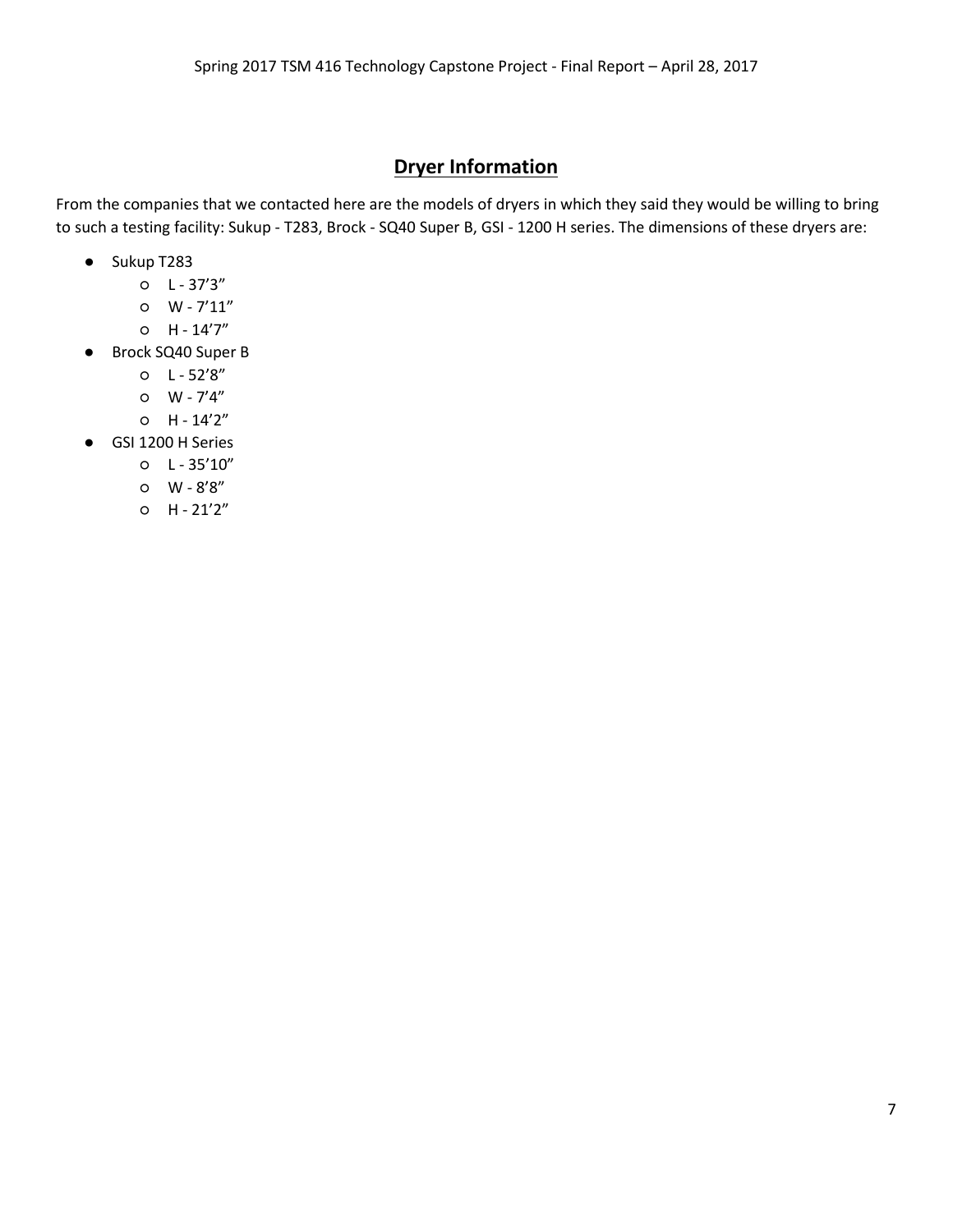### **Testing Equipment**

### **Moisture Analysis**

|                              | Perten 5200 AM<br>(Recommended) | Dickey-John GAC 2500-<br><b>UGMA</b> |
|------------------------------|---------------------------------|--------------------------------------|
| <b>Price</b>                 | \$5,400                         | \$5,700                              |
| <b>Certification</b>         | <b>NTEP</b>                     | <b>NTEP</b>                          |
| Sample<br><b>Temperature</b> | 32°F to 160°F                   | -4°F to 113°F                        |
| <b>Frequency</b>             | <b>150 MHz</b>                  | 149 MHz                              |
| <b>Moisture Range</b>        | 8%-46%                          | 5%-45%                               |
| <b>Analysis Time</b>         | 10 seconds                      | 10 seconds                           |
| <b>Memory Storage</b>        | 300,000 samples                 | 3,000 samples                        |

### **Electrical Consumption**

|                     | <b>Schneider Electric</b><br><b>Accuenergy</b><br><b>Acuvim-II</b><br><b>EM3555A</b><br>(Recommended) |                         |
|---------------------|-------------------------------------------------------------------------------------------------------|-------------------------|
| <b>Price</b>        | \$614                                                                                                 | \$595                   |
| <b>Capability 1</b> | Measures kWh                                                                                          | Measures kWh            |
| <b>Capability 2</b> | Data transferability                                                                                  | Data transferability    |
| <b>Capability 3</b> | Peak demand times given                                                                               | Peak demand times given |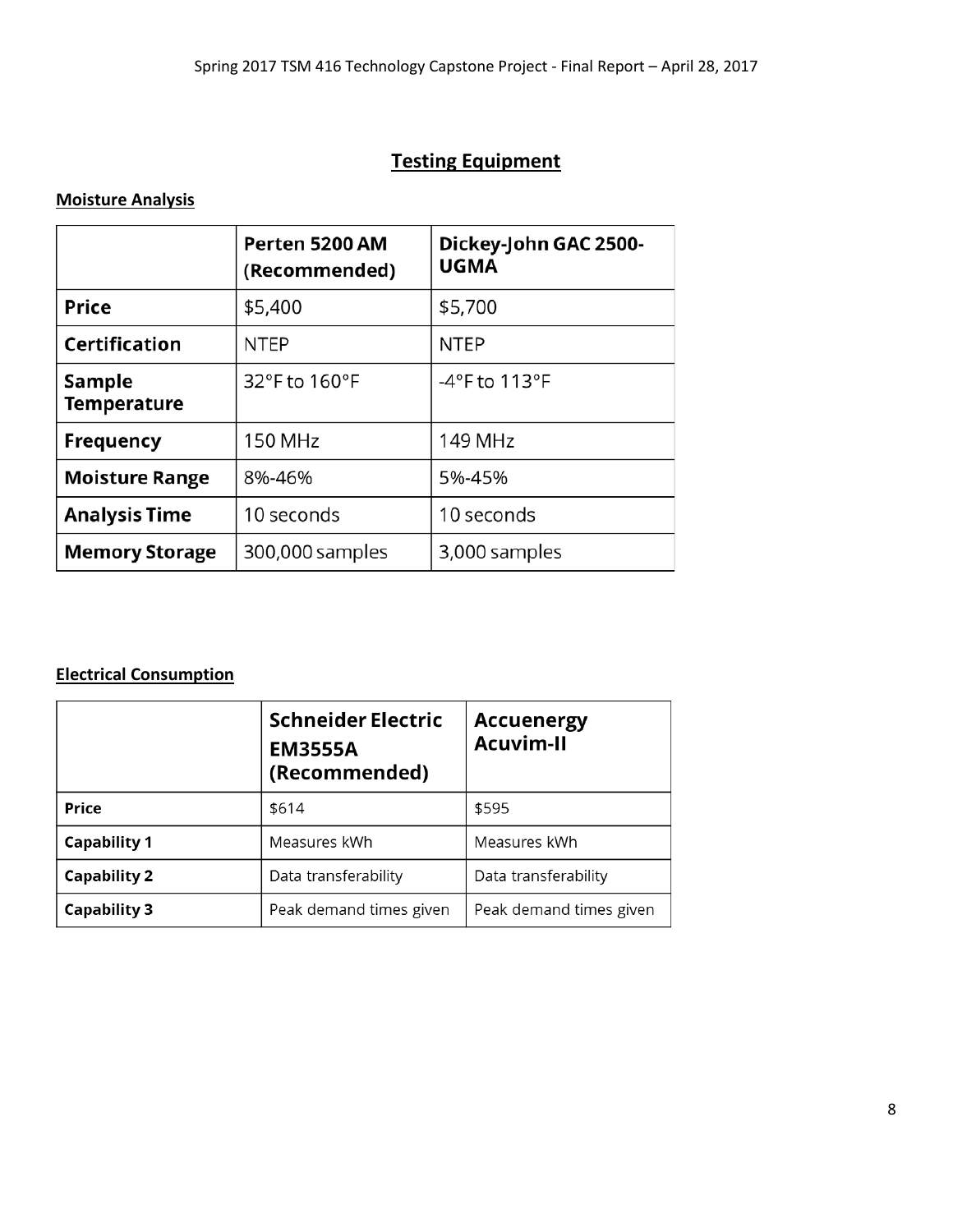#### **Grain Dryer Capacity**

|               | Eastern<br><b>Instruments</b><br><b>CentriFlow CFM-</b><br>24 Type II | Eastern<br><b>Instruments</b><br><b>CentriFlow BWS-</b><br>24 Type II<br>(Recommended) | Monitor<br><b>Technologies</b><br>QuantiMass |
|---------------|-----------------------------------------------------------------------|----------------------------------------------------------------------------------------|----------------------------------------------|
| Price         | \$20,340                                                              | \$10,600                                                                               | \$12,500                                     |
| Accuracy      | $+0.25\% - 0.5\%$                                                     | $±1.00\% - 2.00\%$                                                                     | 1.00% - 3.00%                                |
| Repeatability | $\pm 0.10\%$ - 0.25%                                                  | $±0.25% - 0.50%$                                                                       | Not specified                                |

[Recommended Flow Meter](http://easterninstruments.com/products/centriflow/CentriFlow%20BWS%20Meter.html)

### **Grain Quality Measurement**

|                    | <b>MCI Kicker</b><br>(Recommended) | <b>Carter Day Dockage Tester</b> |
|--------------------|------------------------------------|----------------------------------|
| <b>Price</b>       | \$6,700                            | \$13,000                         |
| <b>Attribute 1</b> | Approved for<br>commercial use     | Approved for commercial<br>use   |
| <b>Attribute 2</b> | Uniformly separates<br>samples     | Uniformly separates<br>samples   |
| <b>Attribute 3</b> | Fast, quiet, and<br>vibration-free |                                  |

Grain Quality Measurement Equipment includes a Boerner Divider (\$1,750) and a Seedburo 900AG dockage scale (\$1,595)